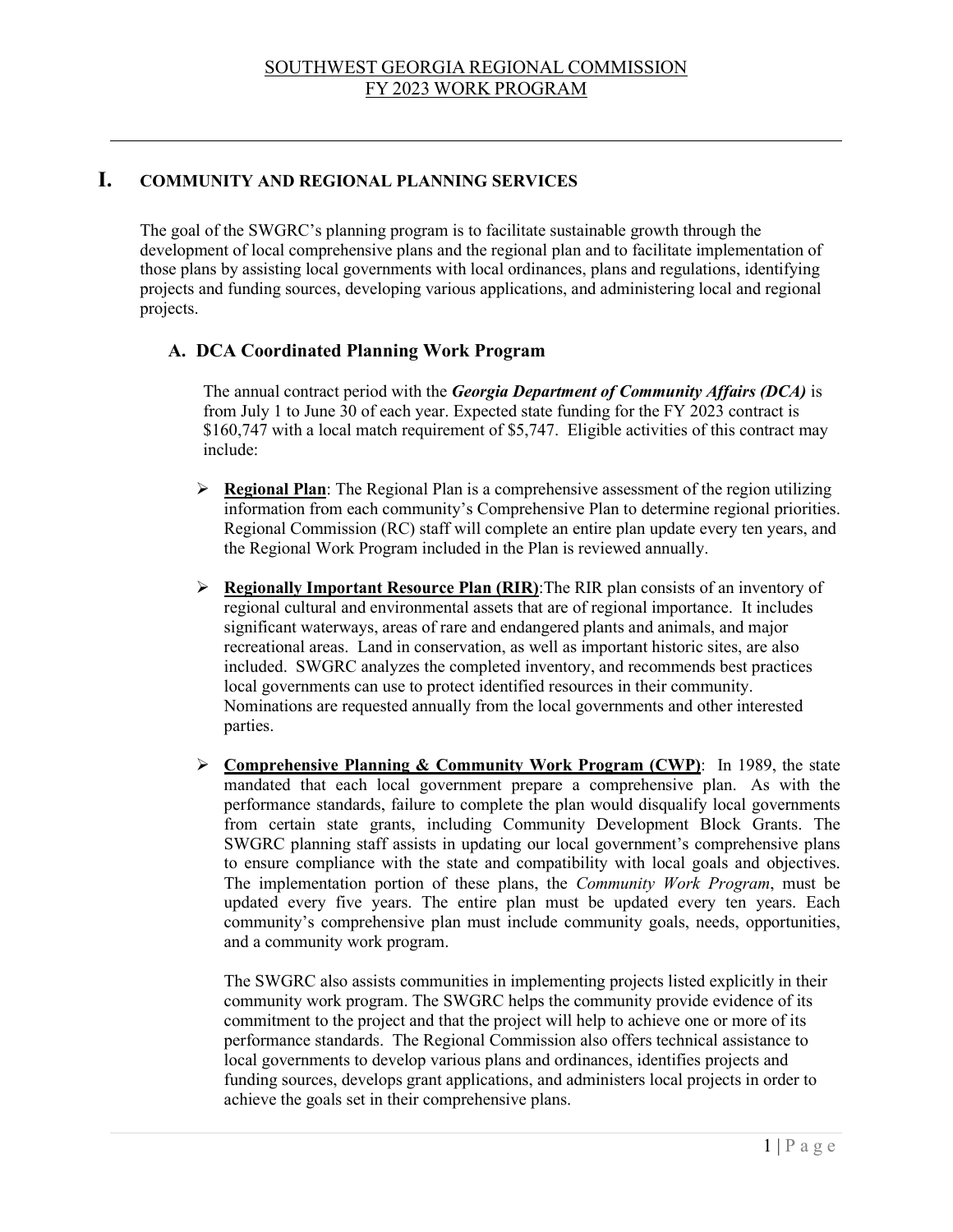- **Service Delivery Strategy (SDS):** The SWGRC assists the local governments of this region with the review of and changes to their local Service Delivery Strategies. The SDS is a state-mandated process (HB489 in 1997) that requires each municipality to evaluate the services they currently provide and reach a consensus on the provision of future services. All grant applications are reviewed for consistency with both the local comprehensive plans and the SDS agreements. Service Delivery Strategies are updated if there are local service changes and must be updated along with the communities' Comprehensive Plans.
- **Developments of Regional Impact (DRI):** Developments of Regional Impact (DRI) are required by the state when projects reach certain thresholds of size, thus requiring a review by the SWGRC. Most types of development are covered by this rule and include commercial, residential, industrial, and public facilities. The most common type of DRI reviewed by the RC is for housing projects. Outside of the Albany/Dougherty metropolitan area, housing developments of greater than 125 units require review by the RC; within Dougherty County, the threshold is 250 units. DRIs are reviewed as necessary.
- **Housing Activities:** The SWGRC emphasizes that planning activities related to housing are recognized as essential elements of stable communities. Housing efforts are one of the cornerstones of community development. Over the years, we have received considerable funding from state and federal sources to provide various housing assistance types to Southwest Georgia's local governments. Activities have included strengthening local housing organizations, hosting housing conferences and workshops, and writing local plans and development ordinances.

#### o **Regional Housing Conference/Workshops**

The SWGRC, in partnership with the Southwest Georgia Housing Task Force, conduct an annual one-day housing conference.. The conference takes place in May of each year in various locations throughout the region. We offer housing education and resources sessions to local governments, developers, nonprofits, and potential homeowners. This workshop will be held in FY 2023 and it's goal is to increase communities' knowledge and bring affordable housing to rural areas.

#### o **Educational Sessions**

Educational sessions are a collaboration of city governments, private industry, and faith-based organizations. The sessions will be held in FY 2023 and are based on the housing trends, topics, and needs on the local, state, or regional level.

- **Youth Summit**: It is a priority of SWGRC to support positive youth development activities in Region 10 through collaboration with local, regional, and state partners. Youth Summits have been held annually for over ten years. Themes, such as "Real Life 101" are developed each year. Students from every school in the region (public/private/homeschooled) are eligible to participate.
- **Local Government Boundary Mapping and Annexation Survey (BAS) Assistance**: Any city with an annexation must notify DCA and update the boundaries with the US Census Bureau during the next regularly scheduled boundary and annexation survey. For any cities that request BAS assistance, SWGRC will assist with this effort. (GIS staff)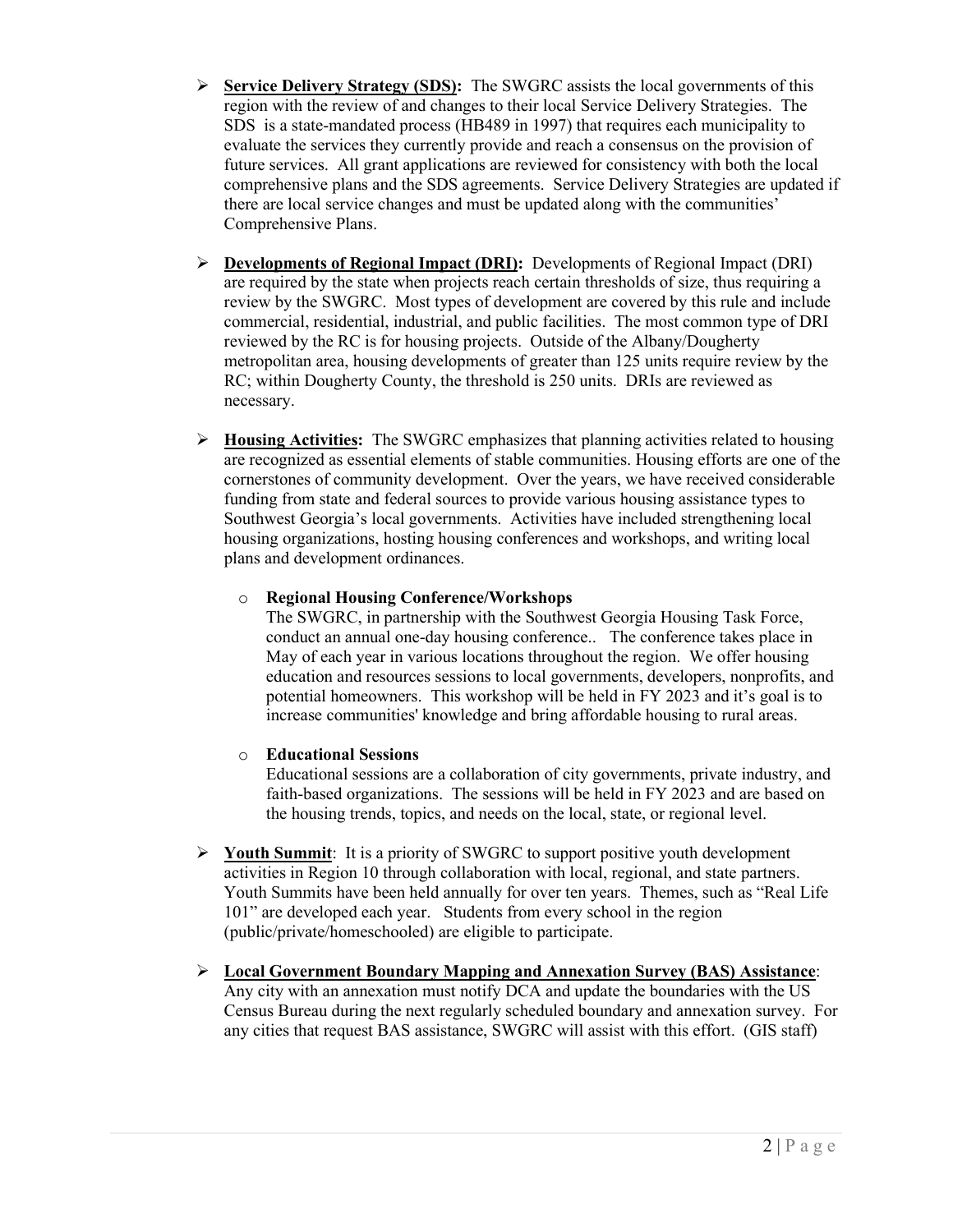### **B. Historic Preservation Planning**

Since 1995, the *Historic Preservation Division* (now part of DCA) has granted the SWGRC funding to provide technical assistance for historic preservation related projects. The FY 2023 contract is expected to be approximately \$4,091. Because the contract funding is so limited, some services listed below may require an additional fee. The services provided include:

- National Register Listing Assistance: The SWGRC will assist property owners in listing their property on the National Register.
- Tax Incentive Assistance: The State of Georgia has tax incentives available for the owners of historic property. Both have specific requirements, including the substantial rehabilitation of the property in question. SWGRC will provide technical assistance in applying for tax incentives.
- $\triangleright$  Preservation Grant Assistance: SWGRC can research available grant opportunities for historic preservation. If there are grant opportunities available, SWGRC can assist with preparation of the grant application.
- $\triangleright$  Review of Federal and Transportation Projects: All federally financed projects and many state-financed projects require that the projects' impacts on historic properties be reviewed before funding. SWGRC can provide this review.
- $\triangleright$  Technical and Design Assistance: The preservation planner provides guidance in technical construction matters and design issues.
- $\triangleright$  Certified Local Government (CLG) Assistance: Any city, town, or county that has enacted a historic preservation ordinance and enforces that ordinance through a local preservation commission, and has met requirements outlined in the Procedures for Georgia's Certified Local Government Program, is eligible to become a CLG. Once certified, a local government becomes eligible to apply for federal historic preservation grant funds available only to CLGs.

#### **C. Transportation Planning**

The SWGRC assists communities with bike/pedestrian planning and rural transit planning with funding from the *Georgia Department of Transportation (GDOT)*. FY 2023 contracts from GDOT are expected be a total of \$46,689 with a local match requirement of \$7,861.

The following services are included in the GDOT planning program:

- $\triangleright$  Bicycle & Pedestrian Plans: update of Regional Bike/Ped Plan and development and implementation of community's bicycle and pedestrian program to expand and improve facilities and promote bicycling and walking as a means of transportation.
- $\triangleright$  Safe Routes to School (SRTS) promotes walking and bicycle safety in schools. SWGRC collaborates with the SRTS Coordinator to provide services in the region.
- $\triangleright$  Conduct crash screening analysis at three locations in the region to identify potential safety project locations.
- $\triangleright$  Update existing sidewalk data utilizing existing information and photography for two municipalities. (GIS staff)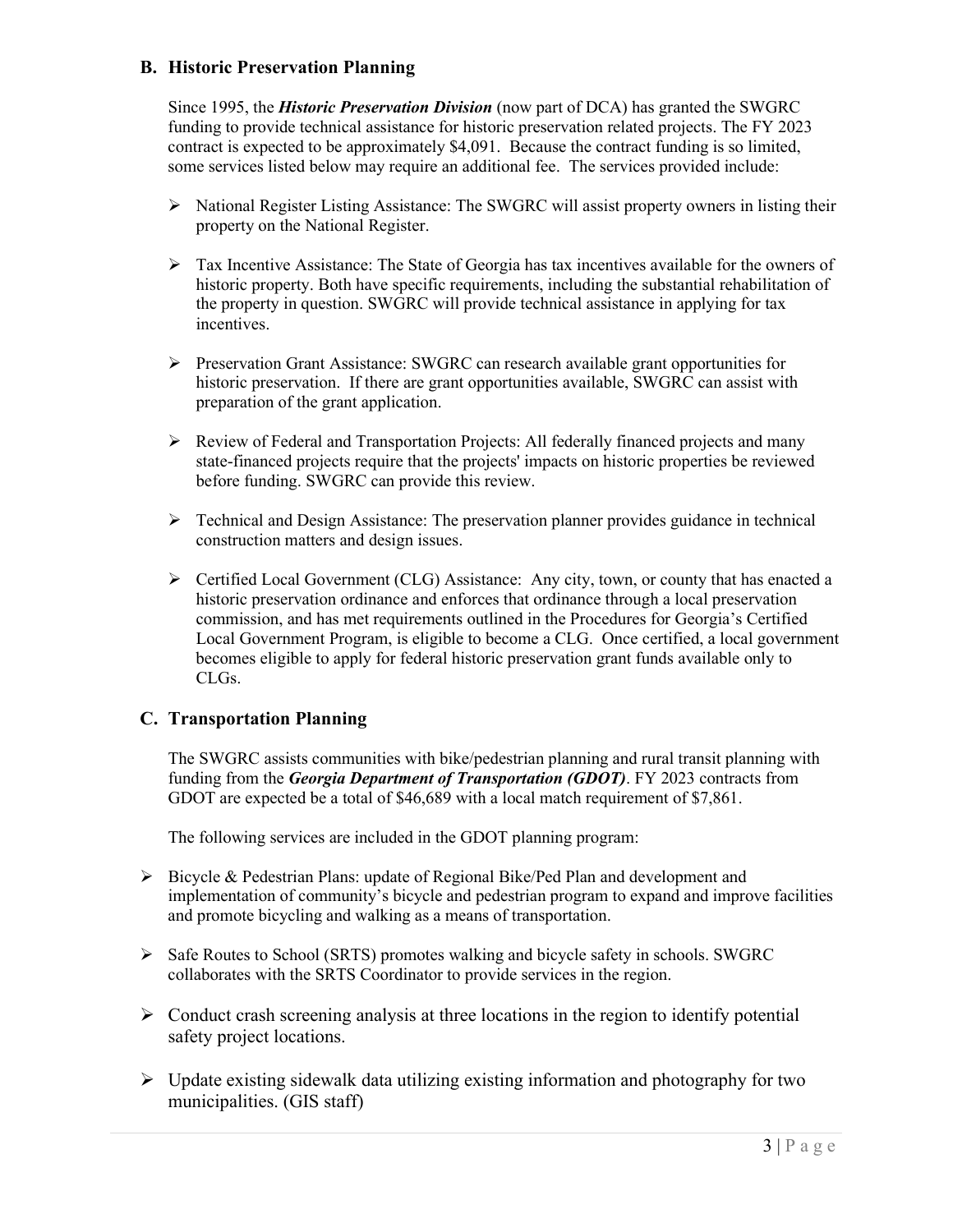- $\triangleright$  Update regional bike and pedestrian coridors, as needed. (GIS staff)
- $\triangleright$  Rural Transit Planning includes developing and periodically updating individual county-level transit plans and implementation strategies to promote public transit services awareness. In FY2020, the SWGRC developed its first Regional Transit Plan and in FY2022, GDOT assisted SWGRC with a Regional Transit Development Plan. This plan will be updated each year.
- $\triangleright$  The rural transit planning contract also includes activities such as conducting or assisting with public involvement and participating in coordinated planning efforts with the Georgia Department of Human Services (DHS).

#### **D. Pre-Disaster Mitigation Planning**

The Federal Emergcncy Management Agency (FEMA) provides grants to local governments to for planning and directing hazard mitigation projects before a disaster. Funding these plans and projects reduces overall risk to the population and structures and potentially reduces the need for federal funding in actual disasters. SWGRC provides technical assistance to local governments to develop their Pre-Disaster Mitigation Plans, facilitate public participation and follow through to the plan's final adoption as required by FEMA, as part of the Pre-Disaster Mitigation Program. SWGRC will be working with several counties on these plans in FY23.

#### **E. Planning & Zoning Technical Assistance to Local Governments**

SWGRC staff provides a variety of planning services and technical assistance to our local governments upon request. Some of these planning services may include:

- $\triangleright$  Housing Plans and Assessments
- $\triangleright$  Rural Zone Designations
- $\triangleright$  Opportunity Zone Designations
- $\triangleright$  Plan First Applications
- Urban Redevelopment Plan
- **Revitalization Area Strategy**

SWGRC staff assists with developing and maintaining any regulatory land use reviews and ordinances. Some of these services may include:

- $\triangleright$  Zoning Reviews and Recommendations
- > Zoning Ordinances
- $\triangleright$  Subdivision Regulations,
- Manufactured Home Ordinances
- Flood Plain Management Ordinances
- $\triangleright$  Soil and Sediment Control Ordinances

Staff prepares specific studies for individual local governments or on a regional basis. These studies cover all areas in which the SWGRC has the expertise, including historic preservation, transportation, economic development, housing, human resources, and land use. These studies and unique projects are used to inform local and state decision-makers of issues of importance. Staff also provides training for Planning Commissioners and local government Boards.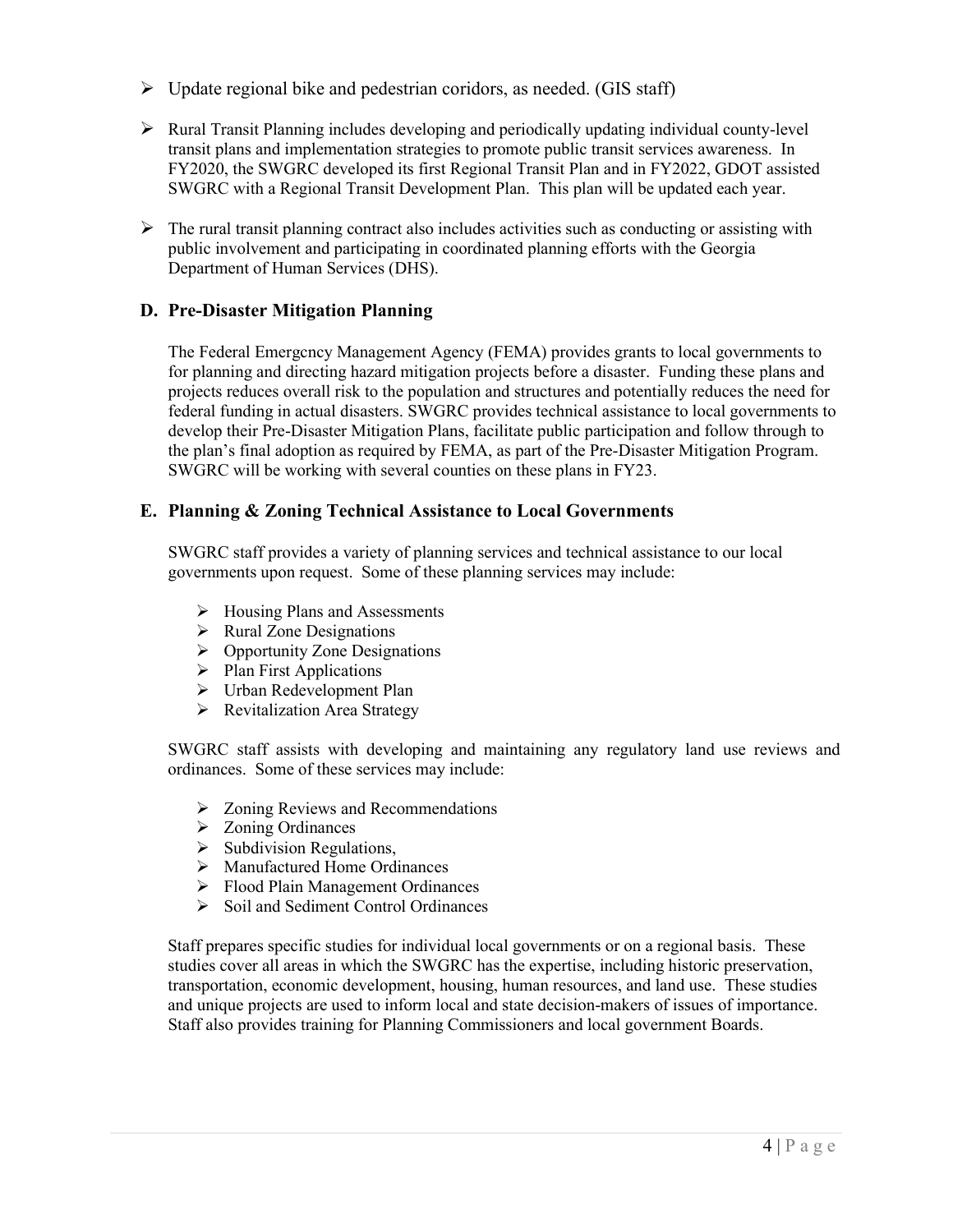## **II. COMMUNITY AND ECONOMIC DEVELOPMENT SERVICES**

## **A. U.S. Economic Development Administration (EDA)**

 **EDA Partnership Planning**: The Economic Development Administration (EDA) planning investments focus efforts on fostering economic development through support to planning organizations for the development, implementation, revision or replacement of a Comprehensive Economic Development Strategy (CEDS). The SWGRC received a \$210,000 grant for a three year period (2022-2024) with a local match requirement of \$52,500 (20%) to develop and update the CEDS as required by EDA and to ensure that economic development activities and programs within the region are designed to create and retain lucrative jobs that require a higher level of skill, primarily for the unemployed and underemployed in economically distressed regions.

The CEDS is a critical document and plan for economic development including activities such as identifying the means to attract new business ventures and retain existing businesses, and diversification of the economic base in Southwest Georgia. SWGRC staff also provides technical assistance to our local governments, community leaders and statewide developers upon request with different economic development opportunities in the region.

 **EDA Revolving Loan Fund (Legacy RLF)**: EDA funded the SWGRDC in 1990 to provide gap financing for local business and industry to stimulate the creation of jobs and capital investment in this region. Initial capitalization of \$500,000 was provided through EDA which was matched by \$250,000 from the local governments in the region.

Since then, more than 30 (Legacy) loans have been made, creating and/or saving almost 1,000 jobs and providing over \$15,000,000 in additional capital investment. Loans have been made throughout the entire region, with investments ranging from \$20,000 to \$150,000.

- **EDA CARES Revolving Loan Fund:** In FY 2021, EDA granted SWGRC up to \$500,000 for additional capital for lending to businesses who suffered losses or were otherwise affected by the COVID 19 pandemic. These "micro" loans range from \$5,000 to \$40,000, at an interest rate of 1%. While there will be no additional funding from the CARES RLF program, the fund will "revolve" as loans are repaid and new loans may be made with any idle/available funds.
- **EDA Grants and Other Services:** When resources or grants are available, feasibility or marketing studies are completed and made available to potential industries with the goal of attracting new businesses to southwest Georgia. Grant opportunities, particularly, Employment Incentive Program (EIP) and Economic Development Administration (EDA) grants are tied to economic development to develop infrastructure for new and expanding businesses in the area. Staff provides technical assistance to local governments, industries and development groups, upon request.

## **B. Grant Writing**

SWGRC planning staff assists local governments in the preparation of grant applications for a host of many types of projects. Notification of grant opportunities are communicated through our newsletters, email and website. Staff also prepares and submits grant applications for the benefit of the region. Some of the grant applications that the Planning staff typically prepare are: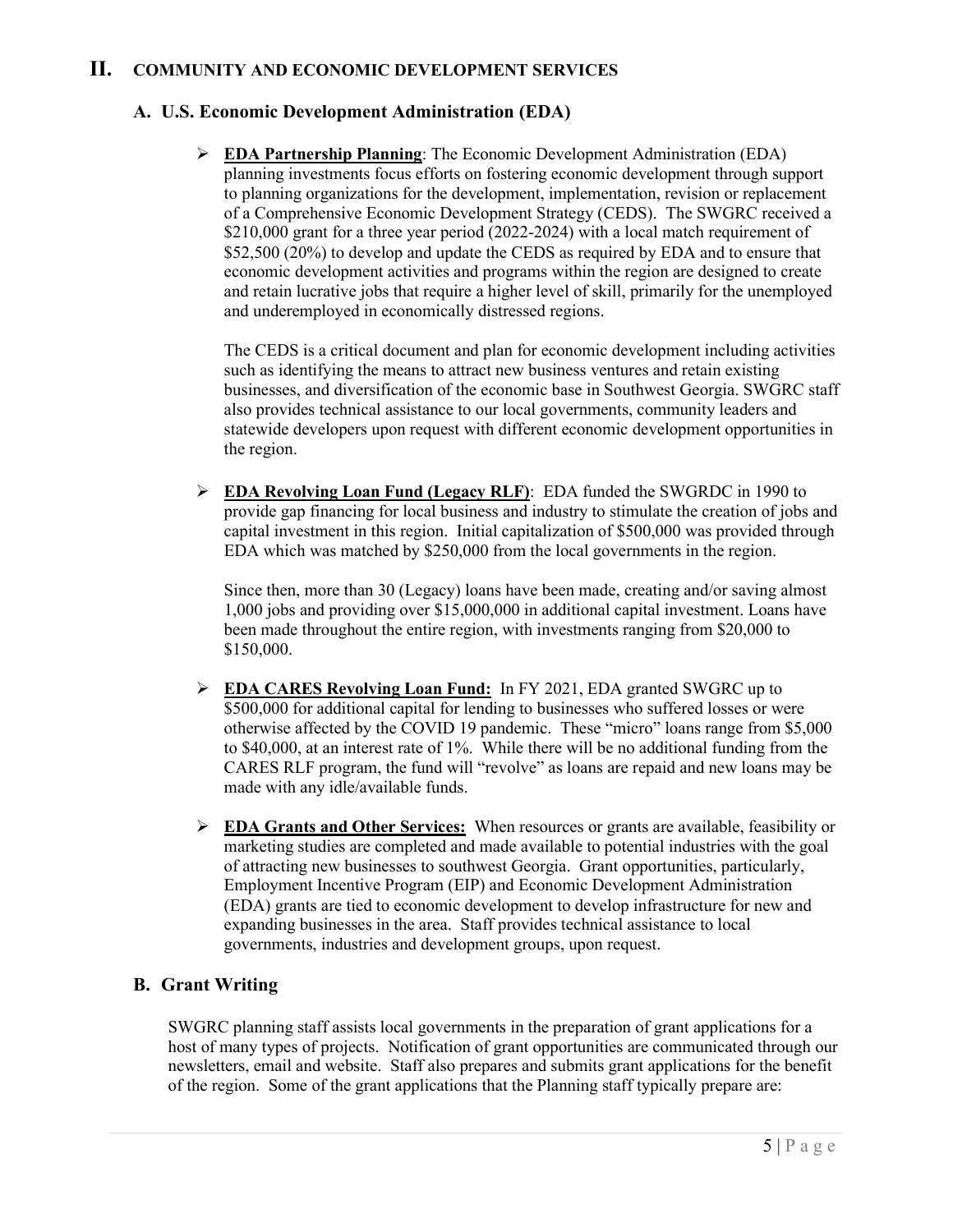- ▶ Community Development Block Grant (CDBG)
- $\triangleright$  Community Home Investment Program (CHIP)
- $\triangleright$  USDA Housing Preservation Grant (HPG)
- Environmental Protection Agency (EPA) Brownfields Assessment Grant
- Immediate Threat & Danger Grant (ITAD)
- $\triangleright$  Assistance to Firefighters Grant (FEMA)
- COPS Grant
- Disaster Relief Grant (various)
- Economic Development Administration Grant (EDA)
- $\triangleright$  AARP Age Friendly Grant

#### **C. USDA Rural Partners Network**

 The Rural Partners Network (RPN) is an alliance of federal agencies and civic partners working to expand rural prosperity through job creation, infrastructure development, and community improvement. In FY2022, SWGRC was one of three agencies in GA chosen as a "pilot project" community network. Community networks are getting "boots-on-the-ground" support as dedicated federal employees provide place-based sommuntiy encomic development guidance in navigating federal programs, building relationships, and identifying community-driven solutions. SWGRC will support and work with the RPN Community Liaison to identify needs in the region and resources available.

# **III. GEOGRAPHIC INFORMATION SYSTEMS (GIS)**

The goal of the GIS program is to provide our local governments with access to GIS resources that build spatial data infrastructure for the purpose of enhanced decision making, transparency and more efficient operations. Regional and local planning, utility management, tax assessment, emergency routing (E911) and economic development, just to name a few, are positively impacted by the use of GIS technology. Some activities under our GIS program are:

- **A. GDOT Roadway Element Validation and Mapping Program (REVAMP)**: SWGRC contracts through the Georgia Association of Regional Commissions with GDOT's Office of Transportation Data (OTD) to collect and validate roadway data elements in order to improve existing data and capture road network changes from local governments. The program benefits both the local governments and the state and by leading to a possible increase in certain local funding programs, improved safety of the public roadway system, leading to the establishment of a formalized asset management program, improved federal reporting related to mileage, performance, condition, etc., and comprehensive statewide road characteristic information that can be used to create maps and meet multiple data requirements. The expected SWGRC funding allocation for FY23 is \$33,000.
- **B. Local Government Contracts**: SWGRC contracts with our local governments, upon request, to provide them with access to GIS resources. Some of these projects may include:
	- GIS Conversion and Maintenance of utilities, tax assessment and E911 data
	- $\triangleright$  Creation of Digital Zoning Map
	- $\triangleright$  Traffic Sign Inventory
	- $\triangleright$  Solid Waste Collection Routes
- **C. Map Design & Production**: SWGRC GIS staff develops, updates and produces a variety of custom maps for our local governments, upon request.